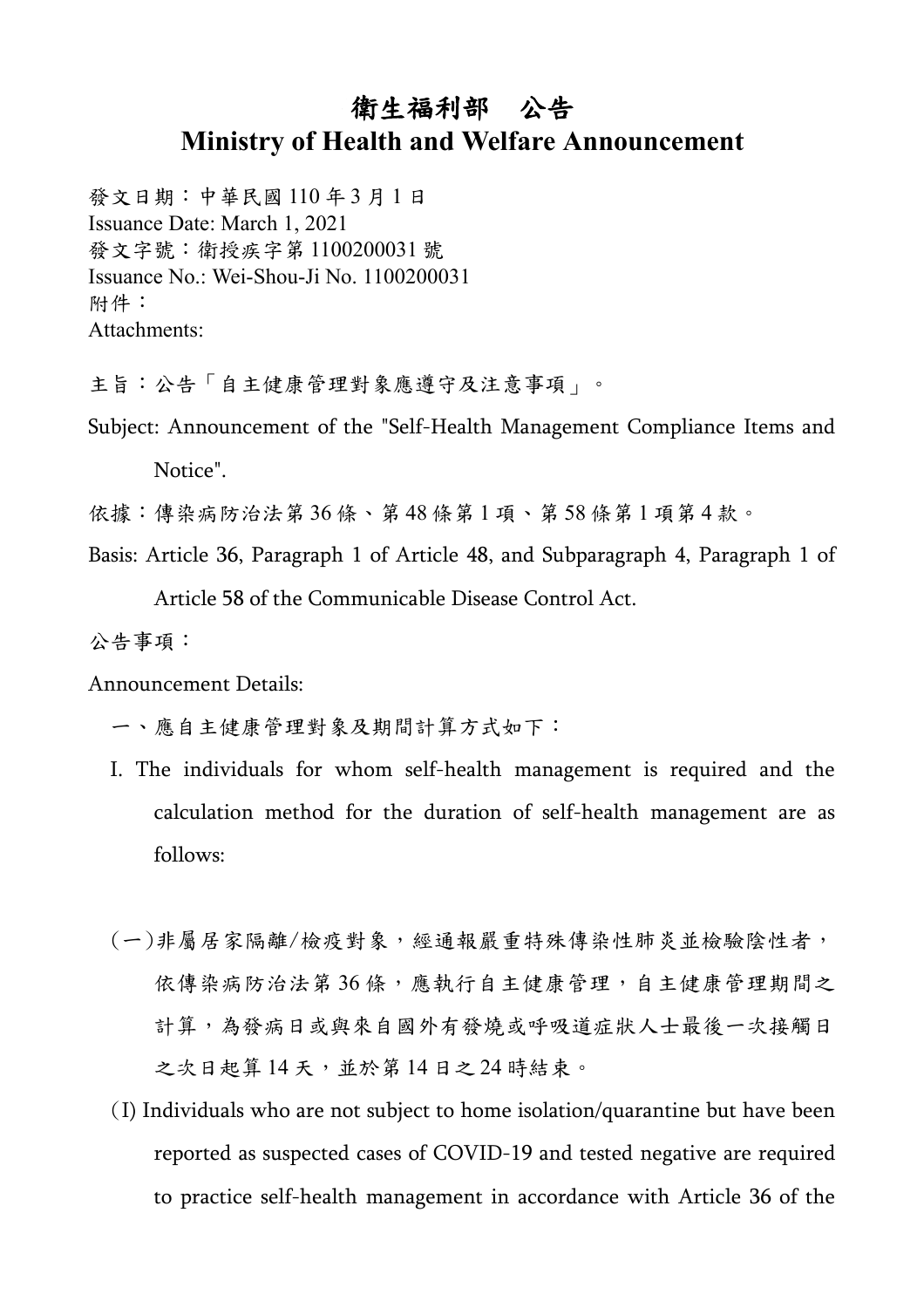Communicable Disease Control Act. The calculation of the self-health management period shall be 14 days starting from the day after the date of onset or date of last contact with an individual returning from overseas with a fever or respiratory symptoms, and it shall end at 24:00 on the 14th day.

- (二)曾與嚴重特殊傳染性肺炎病人接觸或疑似被傳染者,依傳染病防治法第 48條第1項執行隔離措施期滿,應續執行自主健康管理7天,自主健康 管理期間之計算,為隔離期滿日之次日起算7天,並於第7日之24時結 束。或依同法條執行自主健康管理,自主健康管理期間之計算為與嚴重 特殊傳染性肺炎確診個案最後一次接觸日之次日起算14天,並於第14 日之 24 時結束。
- (II) Individuals who had contact with a COVID-19 patient or is suspected of having been infected are required to practice 7 days of self-health management after the expiry of the isolation measure implemented in accordance with Paragraph 1 of Article 48 of the Communicable Disease Control Act. The calculation of the self-health management period shall be 7 days starting from the day after the final day of the isolation, and it shall end at 24:00 on the 7th day. Individuals may also implement self-health management in accordance with provisions in the same article. The calculation of the self-health management period shall be 14 days starting from the day after the date of last contact with a confirmed case of COVID-19, and it shall end at 24:00 on the 14th day.
- (三)入、出(國)境之人員,依傳染病防治法第 58 條第 1 項第 4 款執行檢疫措 施期滿,應續執行自主健康管理7天,自主健康管理期間之計算,為檢 疫期滿日之次日起算7天,並於第7日之24時結束。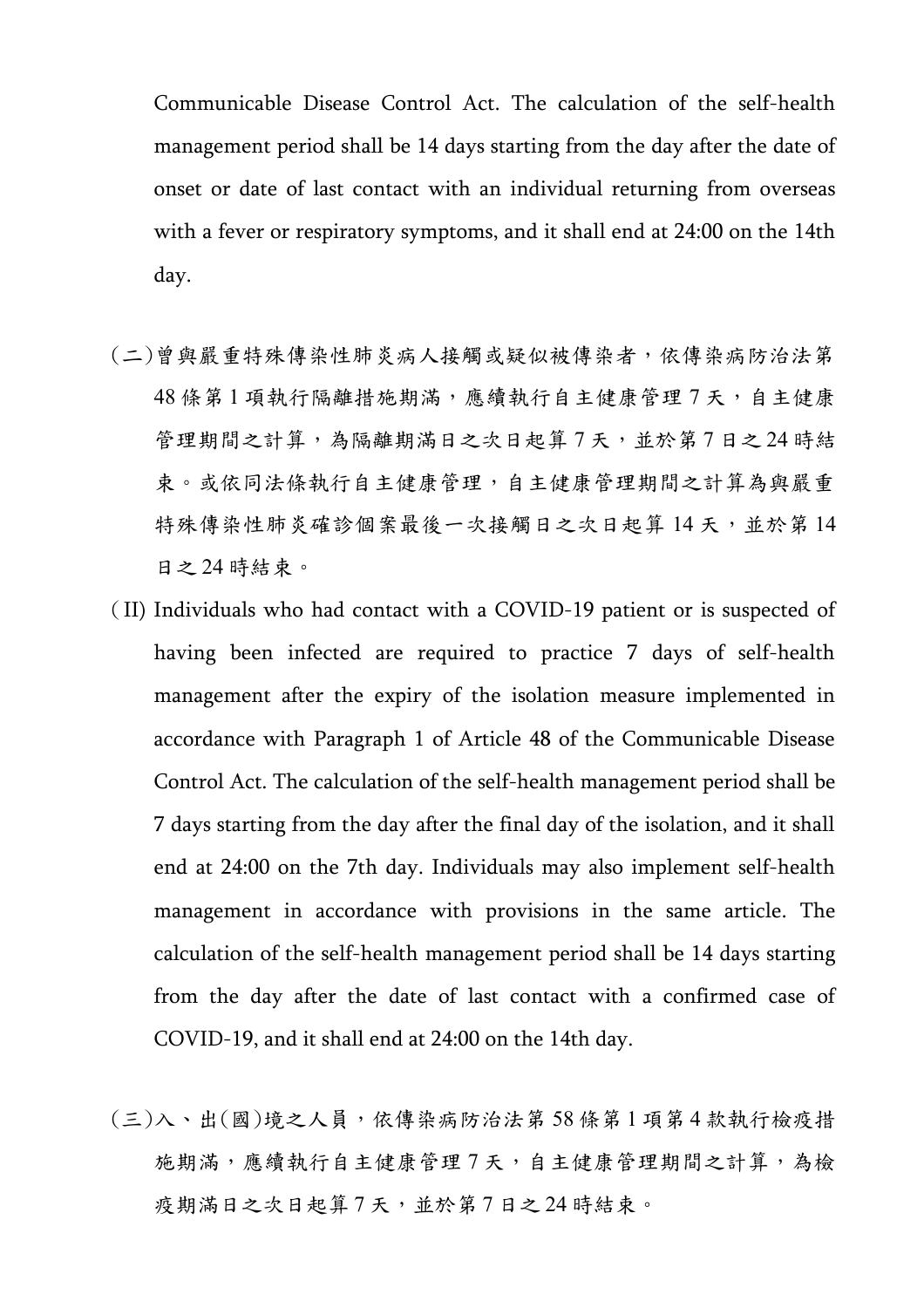- ( III) Individuals entering or exiting the (country) borders are required to practice 7 days of self-health management after the expiry of the quarantine implemented in accordance with Subparagraph 4, Paragraph 1, Article 58 of the Communicable Disease Control Act. The calculation of the self-health management period shall be 7 days starting from the day after the final day of the quarantine, and it shall end at 24:00 on the 7th day.
- 二、自主健康管理對象資訊均上傳至全民健康保險醫療資訊雲端查詢系統提 示醫事人員落實「TOCC」機制,確實詢問並記錄旅遊史(Travel history)、職業別(Occupation)、接觸史(Contact history)及是否群聚 (Cluster)等資訊,以避免院內感染群聚事件發生。
- II. All information on individuals practicing self-health management shall be uploaded to the National Health Insurance Medi-Cloud system to remind medical personnel to implement the "TOCC" mechanism, rigorously inquire and record the travel history, occupation, contact history, and cluster history or other related information to prevent cases of cluster infections in hospitals.
- 三、自主健康管理對象應遵守事項如下:
- III. Individuals practicing self-health management must comply with the following items:
- (一)自主健康管理期間,請依「防範嚴重特殊傳染性肺炎自主健康管理通知 書」或「防範嚴重特殊傳染性肺炎自主健康管理通知書(專案申請獲准 縮短居家檢疫期滿者)」,自主詳實記錄體溫及健康狀況及活動史,並 配合提供國內手機門號、回復雙向簡訊或接受電話詢問健康情形等必要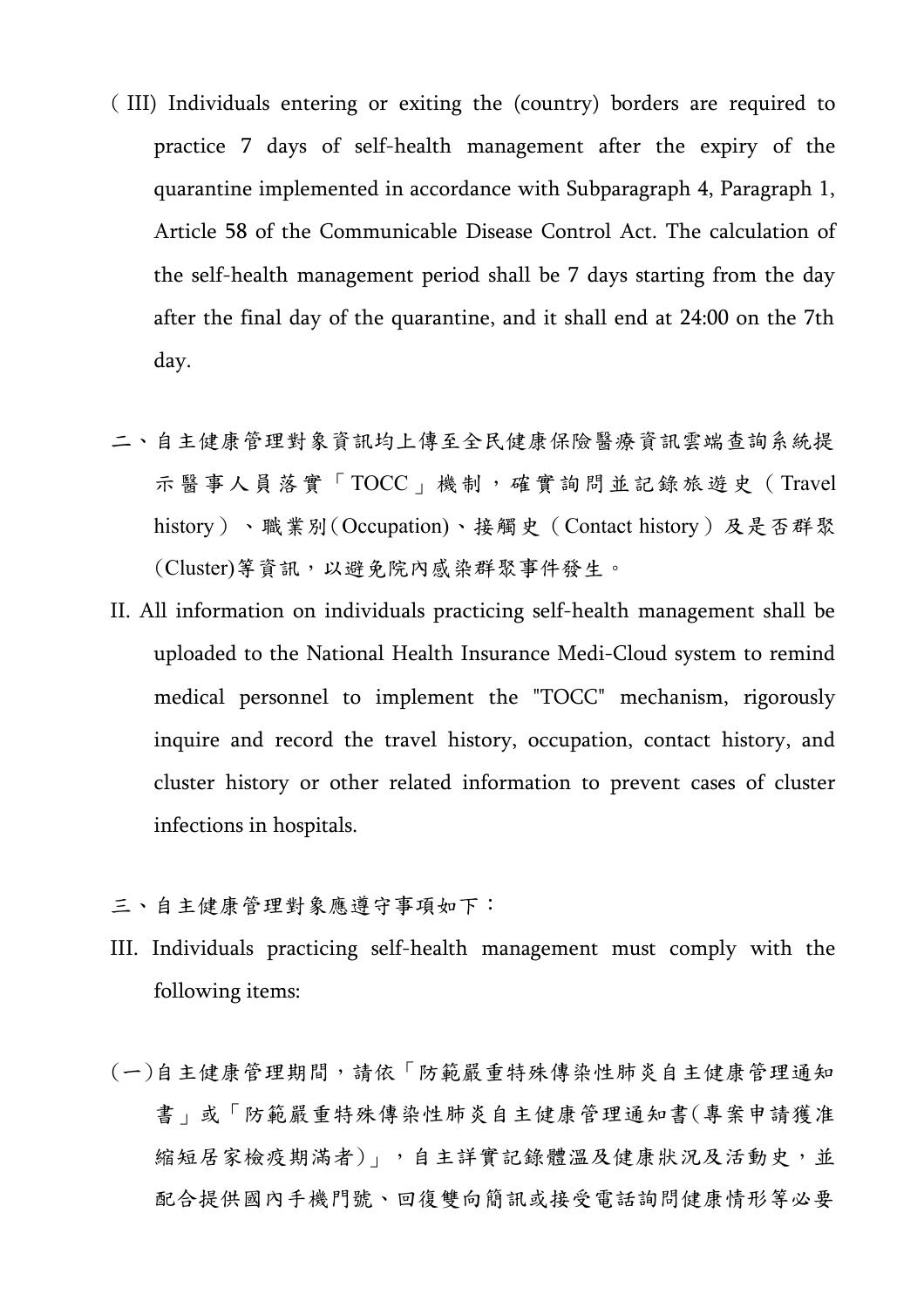之關懷追蹤機制,自主健康管理個人資料於結束後 28 天銷毀。

- ( I) During the self-health management period, please record the body temperature, health conditions, and activity history in accordance with the COVID-19 Self-Health Management Notice or COVID-19 Self-Health Management Notice (Special Application for Shortened Home Quarantine Periods). You must also cooperate in providing a domestic mobile phone number, responding to interactive SMS, accepting telephone inquiries of health conditions, or following other necessary care and follow-up mechanisms. The personal information for self-health management shall be destroyed 28 days after the end of the period.
- (二)如果沒有出現任何症狀,可正常生活,必須外出時,請一定嚴格遵守全 程正確佩戴醫用口罩,並避免出入無法保持社交距離(室內1.5公尺,室 外1公尺),或容易近距離接觸不特定人之場所。
- (II) If you do not exhibit any symptoms, you may go about your life normally. If you must go outside, please wear a medical mask correctly at all times and avoid entering areas where you cannot maintain social distancing (1.5 meters indoors and 1 meter outdoors) or areas where you are likely to come into close contact with random people.
- (三)禁止與他人從事近距離或群聚型之活動,如聚餐、聚會、公眾集會或其 他相類似的活動。
- (III) You are prohibited from engaging in close or cluster activities with other individuals such as having meals together, gatherings, public gatherings, or other similar activities.

(四)禁止前往醫院陪病;若無嚴重特殊傳染性肺炎相關症狀如發燒、咳嗽、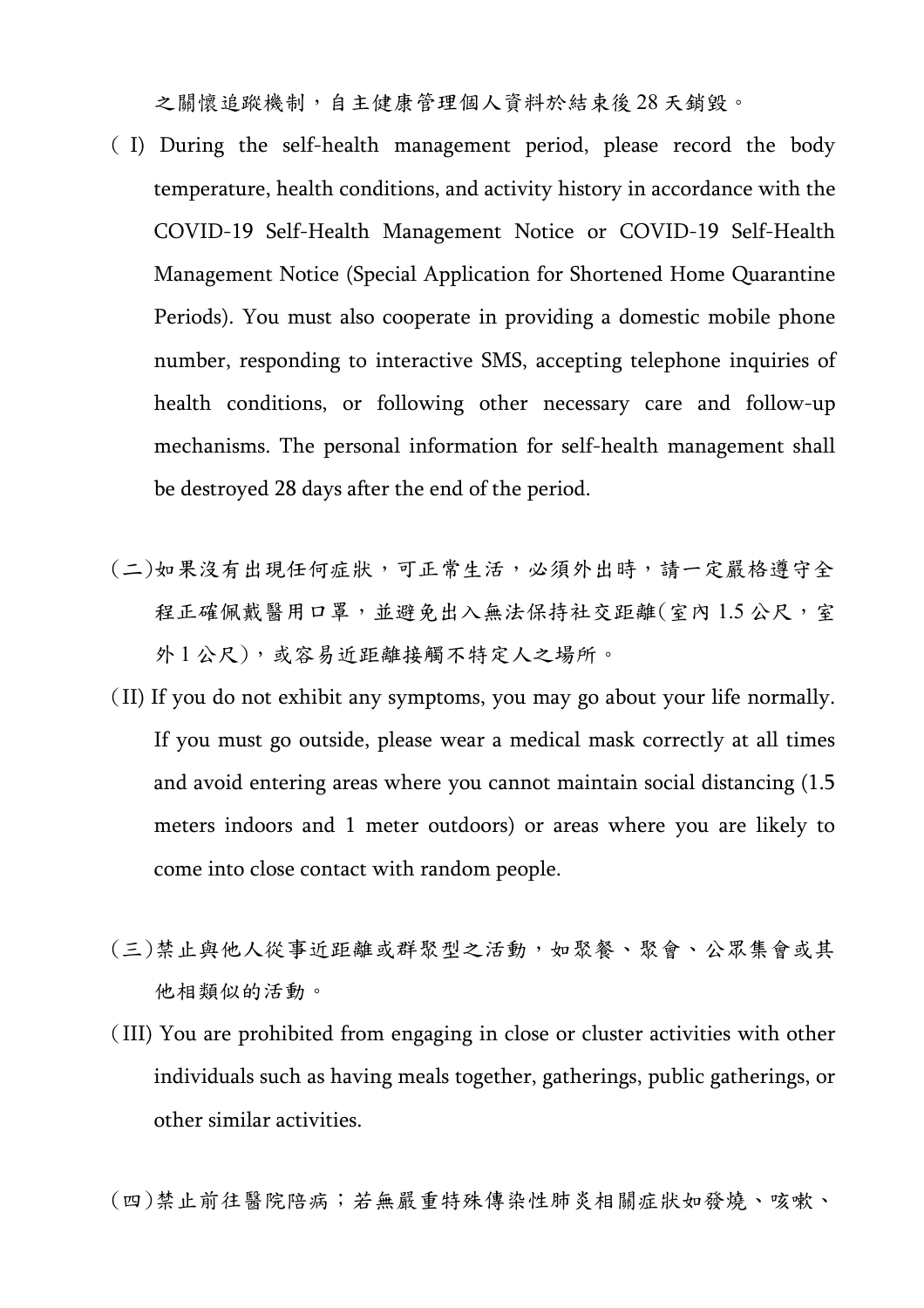腹瀉、嗅味覺異常或呼吸道症狀者,可依「開放民眾自費檢驗 COVID-19(武漢肺炎)申請規定」採檢陰性後探病。

- (IV) You may not stay with a hospitalized individual in a hospital. If you do not exhibit COVID-19 symptoms such as fevers, coughs, diarrhea, loss of smell or taste, or respiratory symptoms, you can visit hospitalized individuals after testing negative in accordance with the regulations concerning the Application Form for Out-of-Pocket Polymerase Chain Reaction (PCR) Testing for Coronavirus Disease 2019 (COVID-19).
- (五)非急迫性需求之醫療或檢查應延後,倘有急迫性需求之醫療或檢查,應 主動與當地衛生局聯繫,或撥 1922,依指示方式就醫。
- ( V) Non-essential or non-urgent medical services or examinations shall be postponed. In the event that urgent medical services are required, you must actively contact the local Department of Health or call 1922 and follow instructions to seek medical attention.
- (六)若有出現嚴重特殊傳染性肺炎相關症狀如發燒、咳嗽、腹瀉、嗅味覺異 常或呼吸道症狀,或就醫後症狀加劇必須再度就醫者應遵守:
- (VI) If you exhibit COVID-19 symptoms such as fevers, coughs, diarrhea, loss of smell or taste, or respiratory symptoms, or if your symptoms become severe and you need to seek medical attention again, please abide by the following regulations:
	- 1、 應主動與當地衛生局聯繫,或撥 1922,依指示方式儘速就醫,前往 就醫時禁止搭乘大眾運輸工具。

1. You must actively contact the local Department of Health or call 1922 and follow instructions for seeking medical attention. You may not use public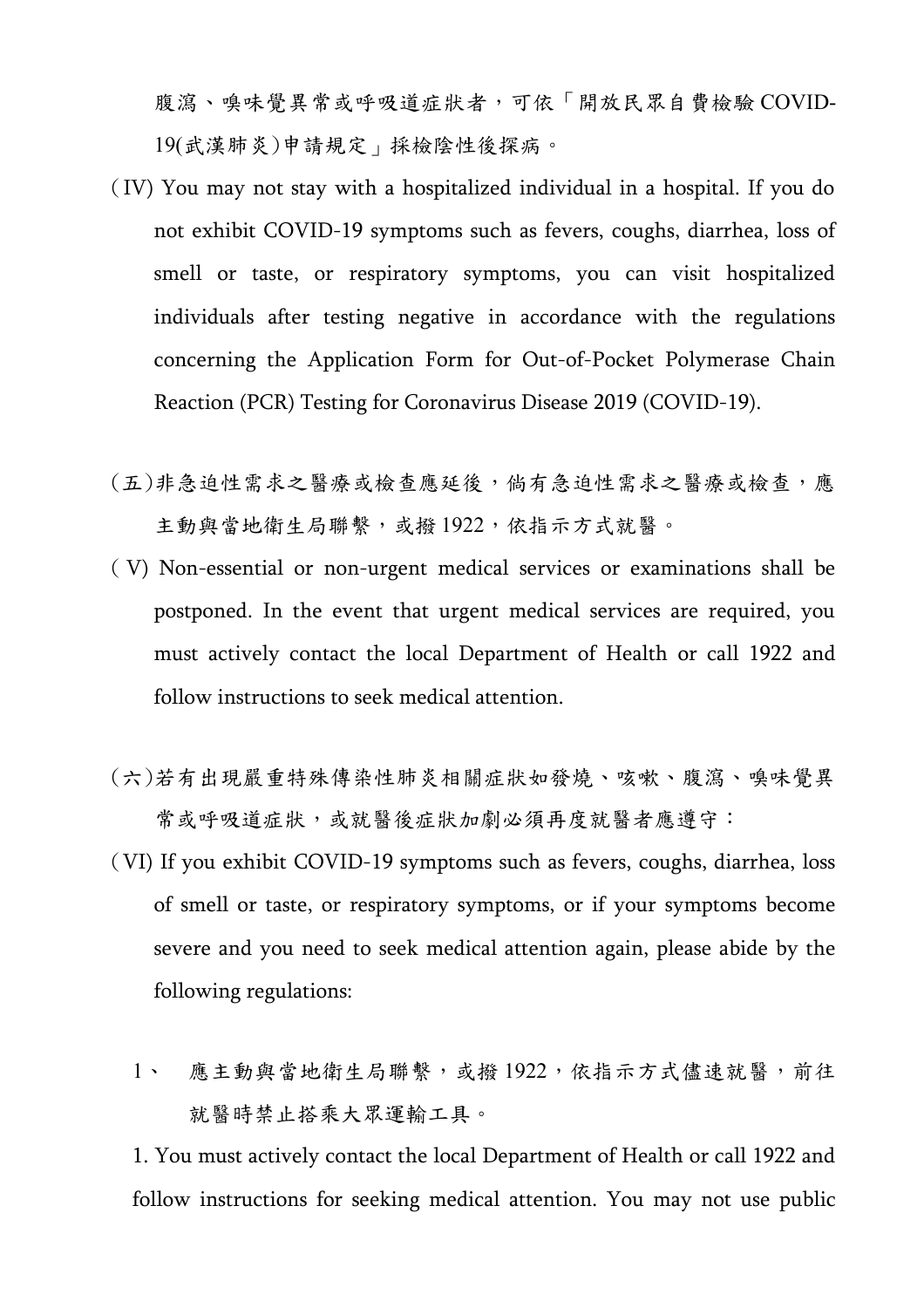transportation when you seek medical attention.

- 2、就醫時應主動告知醫師接觸史、旅遊史、居住史、職業別、以及身邊 是否有其他人有類似的症狀。
- 2. You must actively inform the doctor of your contact history, travel history, residence history, occupation, and whether other people around you exhibit similar symptoms.
- 3、就醫後若經通報為嚴重特殊傳染性肺炎個案,並經醫療院所安排採檢 於接獲檢查結果通知前,應留在住居所(含防疫旅宿及一般旅宿)中, 不可外出,獲知檢驗結果為陰性後,仍需自主健康管理至期滿。
- 3. After seeking medical attention, if you have been reported as a suspected case of COVID-19 and received testing organized by a medical institution, you are required to stay in your residence (including quarantine hotels and general hotels) and may not go outside before receiving the test results. If the test results are negative, you are still required to practice self-health management until the end of the period.
- 4、有症狀時應在住居所(含防疫旅宿及一般旅宿)中休養,並佩戴醫用口 罩,禁止外出,與他人交談時,應佩戴醫用口罩,並應保持1公尺以 上距離。當口罩沾到口鼻分泌物時,應立即更換並內摺丟進垃圾桶。
- If you exhibit symptoms, you must rest in your residence (including quarantine hotels and general hotels) and wear a medical mask. You may not go outside. You must wear a medical mask when talking with others and maintain a distance of at least 1 meter. When your mask is contaminated by nasal or oral secretions, you must replace it immediately, fold it inwards, and put it in a trash can.